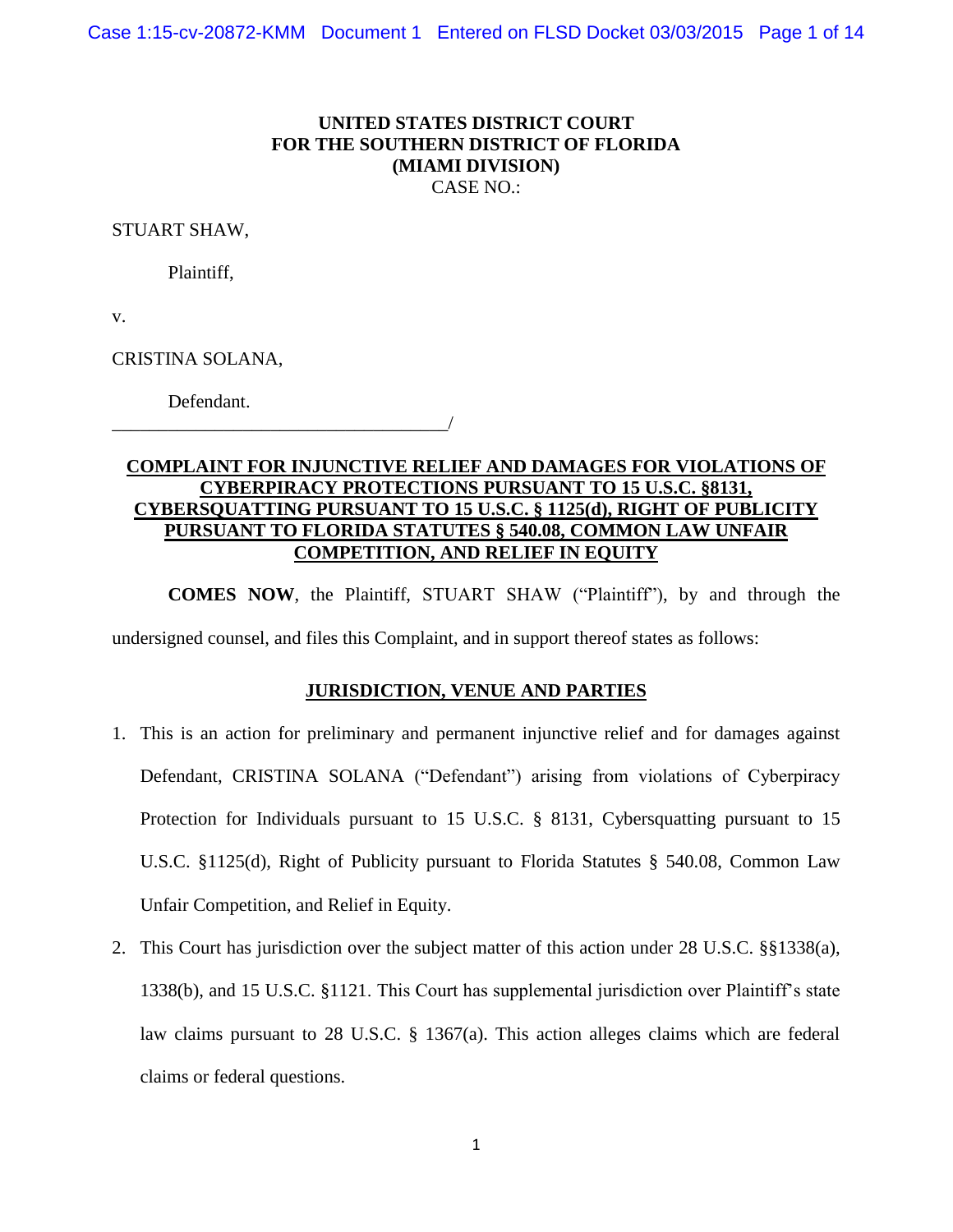- 3. At all times material hereto, Plaintiff, STUART SHAW ("Plaintiff"), was a citizen of the State of Florida and was residing in Miami, Florida and is otherwise *sui juris*. Plaintiff is a personal chef and current business owner of a personal chef business known as "TheMiamiPersonalChef.com" and owns a domain name "themiamipersonalchef.com".
- 4. At all times material hereto, Defendant was residing in Miami, Florida and was operating her web hosting and marketing business in Miami, Florida and is otherwise *sui juris*.
- 5. This Court has general personal jurisdiction over Defendant, as Defendant conducts business in this judicial district, Defendant's conduct directly effects Plaintiff who resides in this judicial district, and the business and marketing services to be performed by Defendant for Plaintiff and the fiduciary duties owed by Defendant to Plaintiff were to be honored and carried out in Miami, Florida.
- 6. Venue is proper in this judicial district under [28 U.S.C. §1391\(a\),](http://www.westlaw.com/Link/Document/FullText?findType=L&pubNum=1000546&cite=28USCAS1391&originatingDoc=I3f6cb830ace711e482d79600127c00b3&refType=RB&originationContext=document&vr=3.0&rs=cblt1.0&transitionType=DocumentItem&contextData=(sc.Keycite)#co_pp_8b3b0000958a4) in that Defendant is subject to personal jurisdiction in this judicial district and under [28 U.S.C. §1391\(b\)](http://www.westlaw.com/Link/Document/FullText?findType=L&pubNum=1000546&cite=28USCAS1391&originatingDoc=I3f6cb830ace711e482d79600127c00b3&refType=RB&originationContext=document&vr=3.0&rs=cblt1.0&transitionType=DocumentItem&contextData=(sc.Keycite)#co_pp_a83b000018c76) and [\(c\)](http://www.westlaw.com/Link/Document/FullText?findType=L&pubNum=1000546&cite=28USCAS1391&originatingDoc=I3f6cb830ace711e482d79600127c00b3&refType=RB&originationContext=document&vr=3.0&rs=cblt1.0&transitionType=DocumentItem&contextData=(sc.Keycite)#co_pp_4b24000003ba5) because a substantial part of the events giving rise to Plaintiff's claims herein occurred and continue to exist in this judicial district.

## **ALLEGATIONS COMMON TO ALL COUNTS**

7. During the summer of 2007, Plaintiff contracted with Defendant, who was operating a website marketing business named "Need Marketing Group" to develop and create a website for Plaintiff for Plaintiff's personal chef business known as "MiamiPersonalChefs.com". The domain name which Plaintiff purchased for the website was "miamipersonalchefs.com". A 2007 copyright of "Chef Stuart Shaw" appears in the footer maintained by NeedWebDesign.com.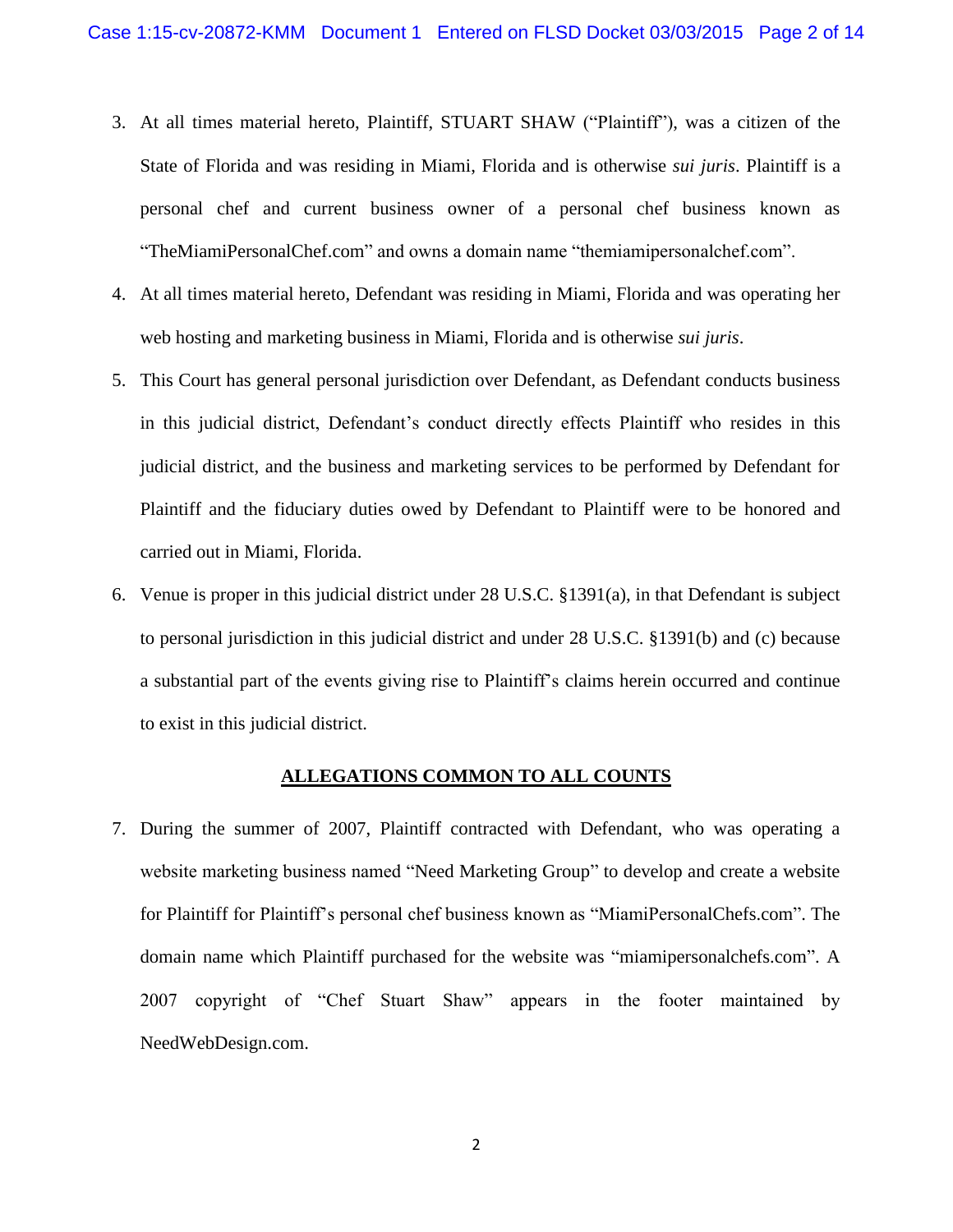- 8. After Plaintiff experienced considerable problems with the website created by Defendant which included communication problems, Plaintiff retained legal counsel, Kathy L. Houston, Esq. to assist Plaintiff in terminating the website hosting services which were provided by Defendant through "Need Marketing Group". Ms. Houston sent correspondence to Defendant on February 23, 2010 regarding the termination of the business relationship. *The February 23, 2010 correspondence to Defendant is attached hereto as "Exhibit A."* The correspondence explicitly demands that any contact regarding the matter is to be carried out through Ms. Houston's law firm, but despite this demand, Defendant circumvented Ms. Houston's firm and continued to communicate directly with Plaintiff. Plaintiff received a phone call from Defendant and Defendant's Husband subsequent to Ms. Houston's letter to Defendant. During the phone call, Plaintiff requested that Defendant release his domain name. Defendant refused and responded by stating "Fuck off, we are going to ruin your business." Plaintiff was intimidated by Defendant and her husband and terminated the phone call by reminding Defendant that she was not to contact him directly regarding the matter, and that Defendant was to communicate with Ms. Houston. On March 1, 2010, Need Marketing Group responded to the February 23, 2010 correspondence. *Need Marketing Group's response is attached hereto as "Exhibit B."* Need Marketing Group's response is signed by "Need Marketing Group" and not by any one individual.
- 9. At all times material hereto, upon information and belief, Defendant solely owned and directly managed her business of "Need Marketing Group" and employed one employee. The second paragraph of Defendant's response letter advised Plaintiff that, "We would like to clarify that Mr. Shaw was dealing with a business not an individual and all correspondence should be directed to Need Marketing Group, not Cris Solana" was a tactic to thwart Plaintiff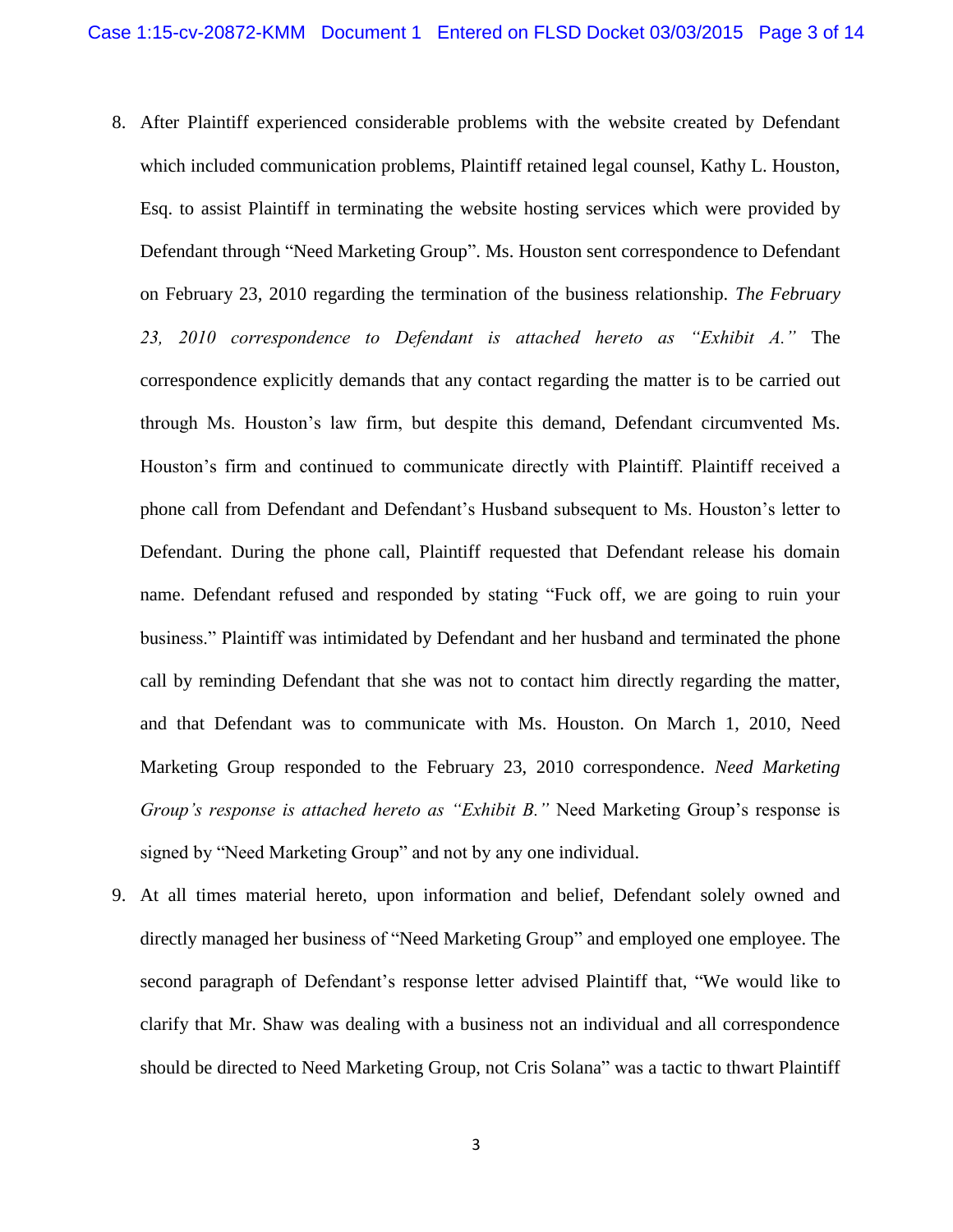from obtaining rightful control over the domain name, and to further damage Plaintiff and Plaintiff's business.

- 10. Following the business separation and to the present day, Defendant has refused to provide Plaintiff the ability to transfer his domain to a new hosting company and to this day, Defendant continues to hold the domain hostage so as to intentionally deprive Plaintiff of the use of the domain name and domain. In addition, Defendant has used the domain to post data and information to intentionally harm Plaintiff and Plaintiff's business which Defendant had a duty to serve and benefit. *Documentation from "www.whois.com" demonstrating that Defendant presently continues to hold control of Plaintiff's domain <miamipersonalchefs.com> over Plaintiff's objections is attached hereto as "Exhibit C".*
- 11. In March of 2010, following the business separation, Defendant posted new content on <miamipersonalchefs.com>. The new content posted by Defendant listed Plaintiff's competitors and naming the website "Top 6 Miami Personal Chefs". Defendant also removed any mention of Plaintiff and his personal chef business. At the time of the filing this action, <miamipersonalchefs.com> is/was registered, held and maintained by Defendant. Defendant has acted and continues to act in bad faith by enjoining Plaintiff from having control over a domain name which Plaintiff paid for and Defendant is acting in bad faith by interfering with Plaintiff's business and intentionally harming Plaintiff and Plaintiff's business by posting a list of Plaintiff's competitors on  $\alpha$  iamipersonalchefs.com and preventing Plaintiff from using Plaintiff's own domain name. Defendant recently removed the posting of the information regarding Plaintiff's competitors after five years of creating and maintaining the posts.
- 12. Immediately prior to the business separation, Defendant refused to provide Plaintiff the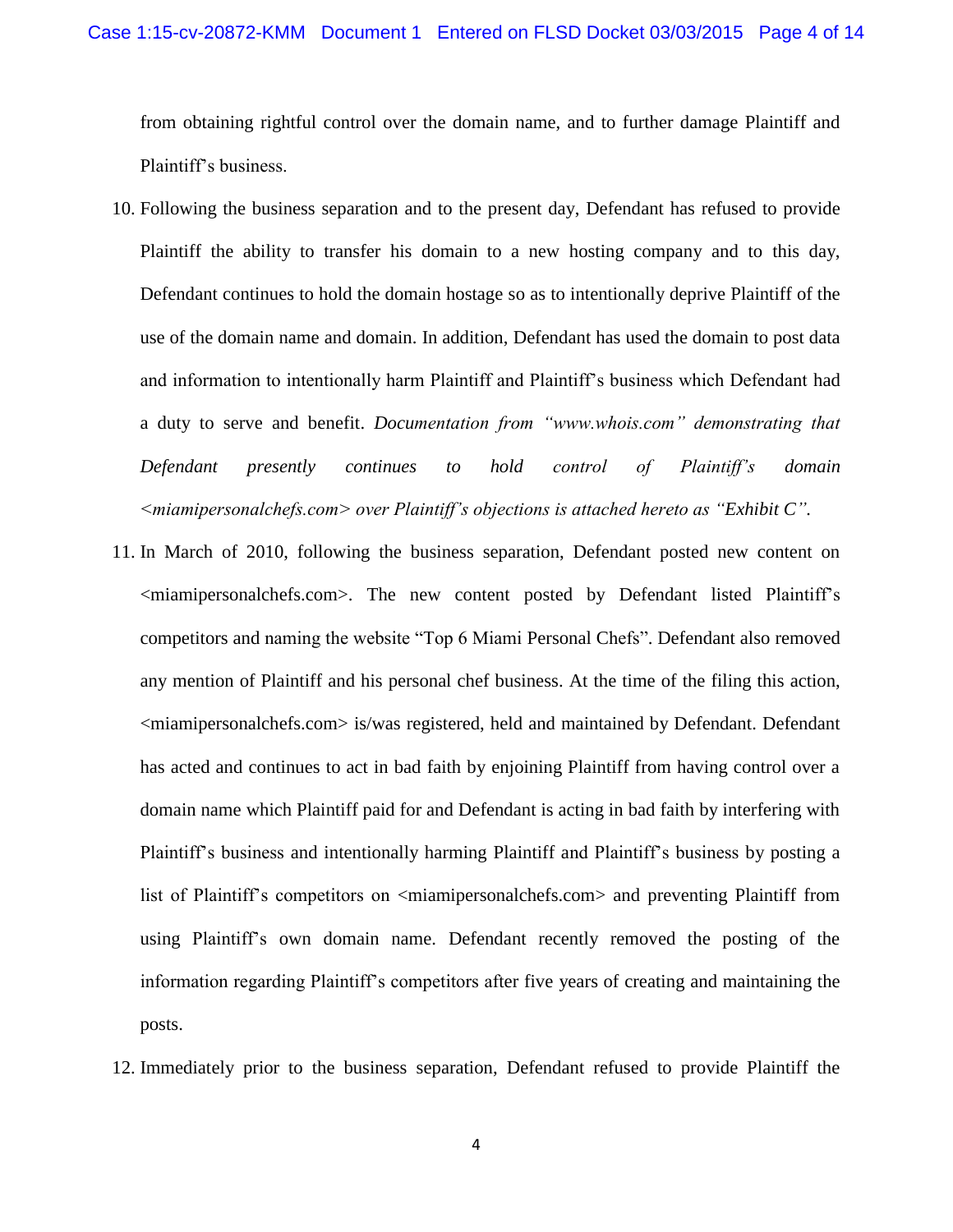ability to transfer his domain to a new hosting company, Plaintiff was forced to reestablish his internet presence and registered a different domain name <themiamipersonalchef.com> to protect the destruction of his website. Plaintiff has experienced serious difficulties developing business with the new domain name and Defendant and Defendant's bad faith conduct is the cause of Plaintiff's difficulties.

- 13. Plaintiff's new website, <themiamipersonalchef.com> experiences a large volume of repeat traffic directed to Plaintiff's new website and the traffic originates from blacklisted or false IP addresses. Upon investigation by "NetEvidence", a certified forensic investigation firm, it was discovered that <themimiapersonalchef.com> has been sabotaged by Defendant by causing traffic-generating systems to send excessive and crippling automated traffic to Plaintiff's website. Upon information and belief Defendant is the cause of this excess automated traffic. The traffic is an attack by Defendant and detracts from the effectiveness of Plaintiff's website and causes Plaintiff to incur charges for the traffic.
- 14. In order to drive more traffic and business to <themiamipersonalchef.com>, Plaintiff attempted to enlist and utilize "Google AdWords" by contracting with Google and has incurred and paid extensive fees to Google. Upon investigation by NetEvidence, it was discovered that in addition to direct "url" traffic, Plaintiff's website also receives false Google traffic as a result of the performance of searches which are driving Plaintiff's website down the "results list". Defendant is the cause of this false traffic.
- 15. On or about December 22, 2014, Plaintiff's Google AdWords account was breached. Upon information and belief, Defendant breached the account and accessed Plaintiff's Google AdWords account and initiated a false campaign for Plaintiff and assigned a daily budget of \$9,999.00. In addition, Plaintiff asserts that Defendant initiated a "robo-call" system which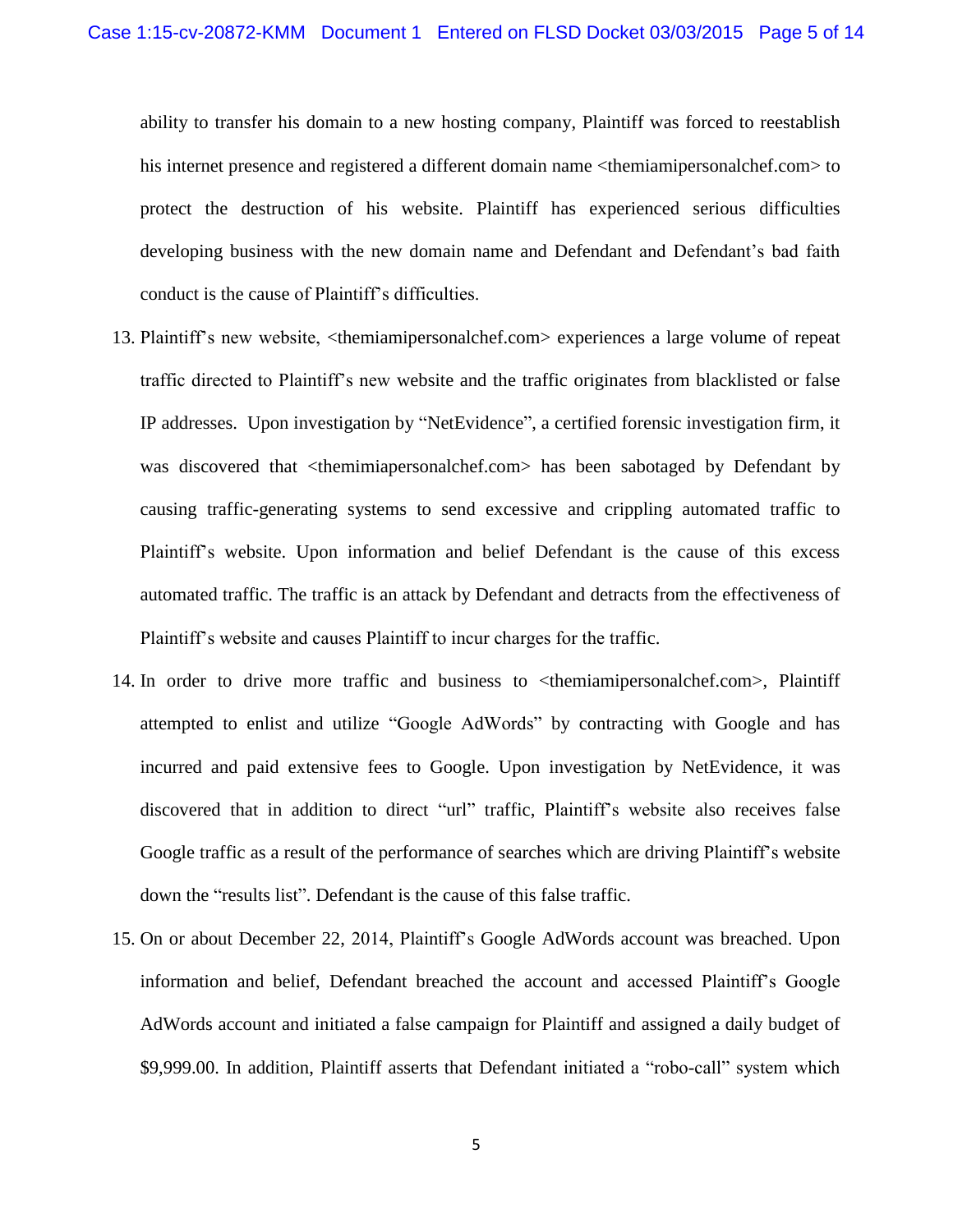has been causing excessive traffic causing between 2,800 clicks per 24 hours or 20 clicks per minute on Plaintiff's website daily, which meant that Plaintiff's budget of \$9,999.00 was reached or exceeded, causing Plaintiff to be financially responsible to pay the false fees. *Documentation from Host Gator detailing the number of hits on <the miamipersonalchef.com> is attached hereto as "Exhibit D."* Google and Plaintiff investigated and discovered the discrepancy on December 26, 2014 and determined that the IP address associated with the new campaign was not Plaintiff's IP address and Google concluded that the new campaign was a false campaign. As a result of Google's determination, all of Plaintiff's existing campaigns were suspended which further damaged Plaintiff and Plaintiff's business. As a result of the campaign suspensions, Plaintiff's website was not available or visible to the public during the busy December holiday season and as a result Plaintiff lost significant business from potential customers. The Fraud department of Google instructed Plaintiff to change all of his passwords and informed Plaintiff that under the "tools" tab of Plaintiff's campaigns, he could view the general geographic area of the IP address which initiated the fraudulent campaign.

- 16. Plaintiff followed the instructions of Google's fraud department and determined that the fraudulent campaign was initiated in a community in the south area of Miami-Dade known as "The Hammocks". Upon information and belief, Defendant resides in The Hammocks at all times material hereto and the fraudulent campaign was initiated and continues be perpetuated from The Hammocks.
- 17. Defendant knowingly and intentionally continues to hold the registration of the <miamipersonalchefs.com> domain in bad faith and upon information and belief is continuing to do so to profit from Plaintiff's domain name and to intentionally harm Plaintiff.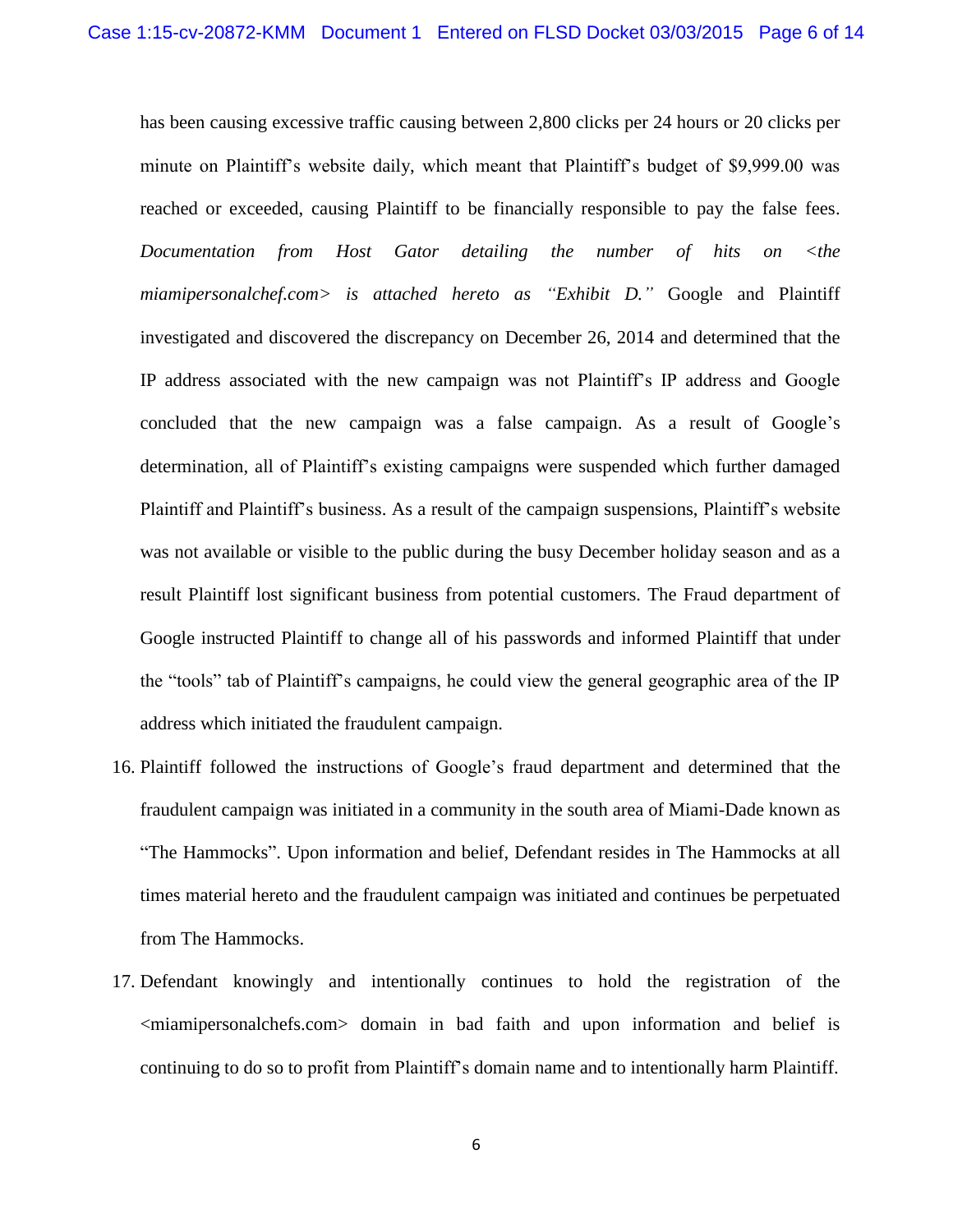- 18. Defendant has no belief or reasonable grounds to believe that the registration and continued use of <miamipersonalchefs.com> domain is fair use or otherwise lawful, especially for the reason that after the termination of the business relationship between Plaintiff and Defendant, Plaintiff expressly requested that Defendant transfer Plaintiff's domain to Plaintiff. Defendant has refused to transfer the domain to Plaintiff.
- 19. Defendant has held "hostage", the registered <miamipersonalchefs.com> domain, for five years and continues to do so, with the specific intent to harm Plaintiff knowing that Plaintiff was continuing to attempt to salvage his business by purchasing and using a new business domain name, <themiamipersonalchef.com> which is similar to Plaintiff's pirated domain and Defendant took additional intentional actions which are described herein to intentionally harm Plaintiff and Plaintiff's business.
- 20. Defendant knowingly and intentionally has continued to hold and control the registration of Plaintiff's <miamipersonalchefs.com> domain for years over Plaintiff's objection and, continues to use and to misappropriate Plaintiff's  $\leq$ miamipersonalchefs.com alomain with Defendant has held and controlled the domain without consent of Plaintiff, with specific intent to deprive Plaintiff of the right and opportunity to use the domain, and to benefit from the ownership of Plaintiff's domain. Defendant's wrongful actions were committed and continue in bad faith with specific intent to injure Plaintiff and to profit and/or benefit from the unauthorized registration and use of Plaintiff's domain.

## **COUNT I- CYBERPIRACY PROTECTION FOR INDIVIDUALS [\(15 U.S.C. § 8131\)](http://www.westlaw.com/Link/Document/FullText?findType=L&pubNum=1000546&cite=15USCAS8131&originatingDoc=I3f6cb830ace711e482d79600127c00b3&refType=LQ&originationContext=document&vr=3.0&rs=cblt1.0&transitionType=DocumentItem&contextData=(sc.Keycite))**

- 21. Plaintiff realleges and incorporates paragraphs 1 through 20 herein as if fully set forth herein.
- 22. Defendant's herein described actions constitute violations of the Cyberpiracy Protection for Individuals, under the Anti-Cybersquatting Consumer Protection Act ("ACPA") pursuant to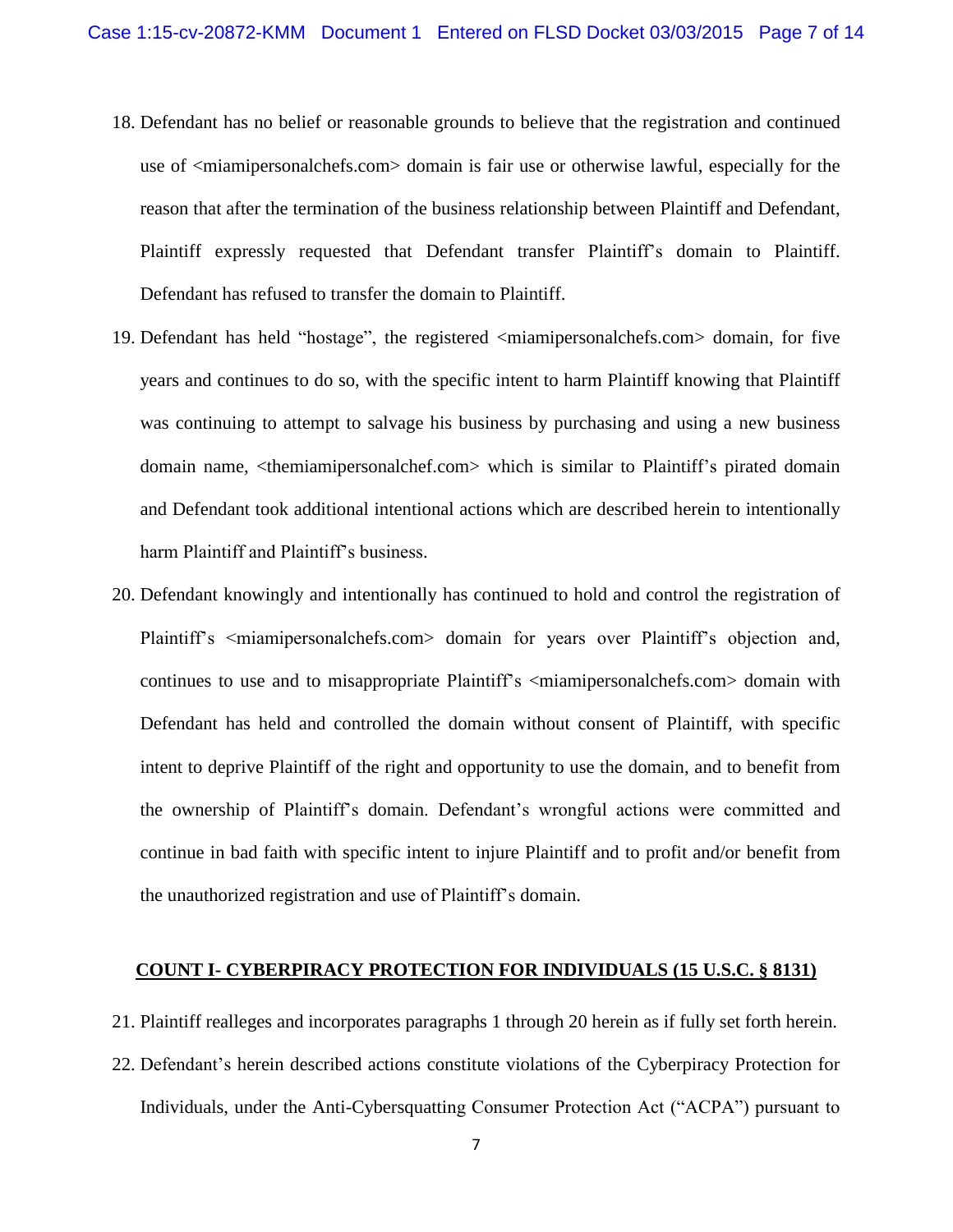[15 U.S.C. §8131.](http://www.westlaw.com/Link/Document/FullText?findType=L&pubNum=1000546&cite=15USCAS8131&originatingDoc=I3f6cb830ace711e482d79600127c00b3&refType=LQ&originationContext=document&vr=3.0&rs=cblt1.0&transitionType=DocumentItem&contextData=(sc.Keycite))

- 23. Defendant's wrongful actions and violations of the ACPA are willful, intentional, and have been committed with malice the intent to cause irreparable harm to Plaintiff.
- 24. As a direct and proximate result of Defendant's wrongful actions, Plaintiff has suffered and will continue to suffer deprivation of the right and opportunity to use Plaintiff's <miamipersonalchefs.com> domain. Plaintiff has no adequate remedy at law. Plaintiff is entitled to an injunction compelling Defendant, and all persons acting in concert with Defendant, to transfer <miamipersonalchefs.com> domain to Plaintiff pursuant to 15 U.S.C. [§8131\(2\)](http://www.westlaw.com/Link/Document/FullText?findType=L&pubNum=1000546&cite=15USCAS8131&originatingDoc=I3f6cb830ace711e482d79600127c00b3&refType=RB&originationContext=document&vr=3.0&rs=cblt1.0&transitionType=DocumentItem&contextData=(sc.Keycite)#co_pp_58730000872b1) without delay to as to prevent further irreparable damage to Plaintiff.
- 25. Plaintiff is further entitled to recover from Defendant legal costs and attorneys' fees pursuant to [15 U.S.C. §8131\(2\).](http://www.westlaw.com/Link/Document/FullText?findType=L&pubNum=1000546&cite=15USCAS8131&originatingDoc=I3f6cb830ace711e482d79600127c00b3&refType=RB&originationContext=document&vr=3.0&rs=cblt1.0&transitionType=DocumentItem&contextData=(sc.Keycite)#co_pp_58730000872b1)

#### **COUNT II- CYBERPIRACY PREVENTION [\(15 U.S.C. §1125\(d\)\)](http://www.westlaw.com/Link/Document/FullText?findType=L&pubNum=1000546&cite=15USCAS1125&originatingDoc=I3f6cb830ace711e482d79600127c00b3&refType=RB&originationContext=document&vr=3.0&rs=cblt1.0&transitionType=DocumentItem&contextData=(sc.Keycite)#co_pp_5ba1000067d06)**

- 26. Plaintiff realleges and incorporates paragraphs 1 through 20 herein as if fully set forth.
- 27. Defendant's wrongful actions constitute violations of Cyberpiracy Prevention pursuant to [15](http://www.westlaw.com/Link/Document/FullText?findType=L&pubNum=1000546&cite=15USCAS1125&originatingDoc=I3f6cb830ace711e482d79600127c00b3&refType=RB&originationContext=document&vr=3.0&rs=cblt1.0&transitionType=DocumentItem&contextData=(sc.Keycite)#co_pp_5ba1000067d06)  [U.S.C. §1125\(d\).](http://www.westlaw.com/Link/Document/FullText?findType=L&pubNum=1000546&cite=15USCAS1125&originatingDoc=I3f6cb830ace711e482d79600127c00b3&refType=RB&originationContext=document&vr=3.0&rs=cblt1.0&transitionType=DocumentItem&contextData=(sc.Keycite)#co_pp_5ba1000067d06)
- 28. Defendant's wrongful actions are willful, intentional, and have been committed with malice and are calculated to cause irreparable injury and damage to Plaintiff.
- 29. As a direct and proximate result of Defendant's wrongful actions, Plaintiff has suffered and will continue to suffer deprivation of the right and opportunity to use Plaintiff's <miamipersonalchef.com> domain. Plaintiff has no adequate remedy at law. Plaintiff is entitled to an injunction pursuant to [15 U.S.C. §1116](http://www.westlaw.com/Link/Document/FullText?findType=L&pubNum=1000546&cite=15USCAS1116&originatingDoc=I3f6cb830ace711e482d79600127c00b3&refType=LQ&originationContext=document&vr=3.0&rs=cblt1.0&transitionType=DocumentItem&contextData=(sc.Keycite)) compelling Defendant, and all persons acting in concert with Defendant, to transfer the domain to Plaintiff. Defendant's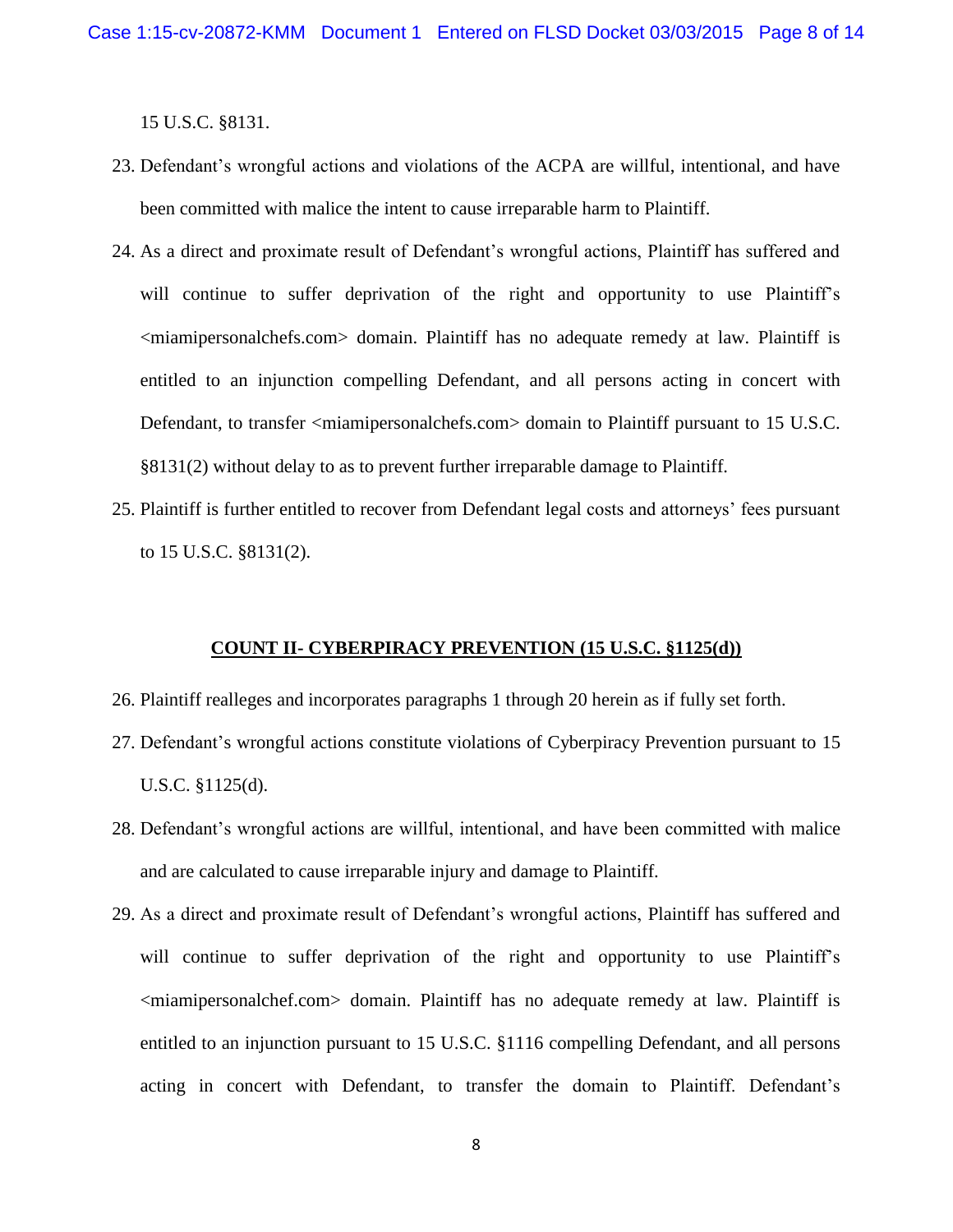misappropriation and abuse of Plaintiff's domain has caused and is causing irreparable harm to Plaintiff.

- 30. Plaintiff is further entitled to recover from Defendant any of Defendant's profits obtained from the domain, any damages sustained by Plaintiff as a result of Defendant's wrongful acts, and costs of this action pursuant to 15 U.S.C.§1117(a) including reasonable attorneys' fees. Plaintiff is presently unable to ascertain the full extent of the monetary damages or lost profits it has suffered by reason of Defendant's wrongful acts.
- 31. Plaintiff is further entitled to recover statutory damages of not less than \$1,000.00 and not more than \$100,000.00 per domain name, as the court considers just, instead of actual damages and profits, pursuant to 15 U.S.C.§1117(d).

## **COUNT III- RIGHT OF PUBLICITY UNDER FLORIDA STATUTES § 540.08**

- 32. Plaintiff realleges and incorporates paragraphs 1 through 19 fully set forth herein.
- 33. Defendant knowingly and intentionally continues to hold the registration of Plaintiff's <miamipersonalchefs.com> domain, continues to use and continues to misappropriate <miamipersonalchefs.com> domain with oppression and malice by holding the registration of the domain, without consent from Plaintiff, with specific intent to deprive Plaintiff of the right and opportunity to use the domain and to benefit from the ownership of the domain. Defendant's wrongful actions were committed in bad faith with specific intent to injure and damage Plaintiff and/or to profit and benefit from the unauthorized registration of the domain.
- 34. Defendant's unauthorized of Plaintiff's domain and Defendant's calculated efforts to harm Plaintiff constitutes an invasion of Plaintiff's right to publicity, pursuant to [Florida Statutes,](https://a.next.westlaw.com/Link/Document/FullText?findType=L&pubNum=1000006&cite=FLSTS540.08&originatingDoc=I423f22b0b0c411e49f4af9f38b3f625e&refType=LQ&originationContext=document&transitionType=DocumentItem&contextData=(sc.Keycite)) § [540.08,](https://a.next.westlaw.com/Link/Document/FullText?findType=L&pubNum=1000006&cite=FLSTS540.08&originatingDoc=I423f22b0b0c411e49f4af9f38b3f625e&refType=LQ&originationContext=document&transitionType=DocumentItem&contextData=(sc.Keycite)) in that Defendant is using the domain name "miamipersonalchefs.com" which is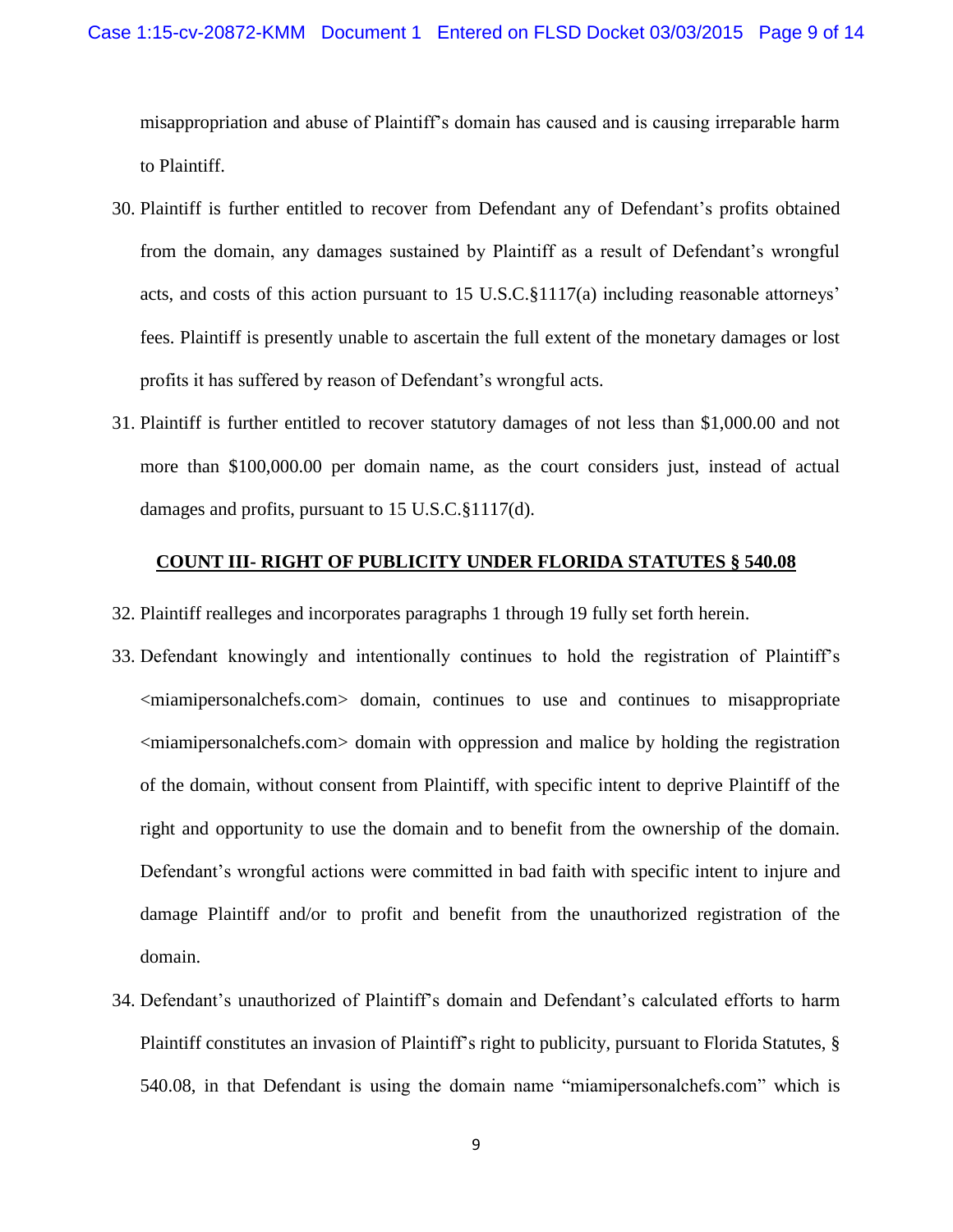owned by Plaintiff, to post articles and information promoting Plaintiff's competitors diverting business and customers and revenue away from Plaintiff and towards Plaintiff's competitors, for Defendant's own financial gain.

35. By reason of the acts of Defendant herein alleged, Plaintiff has suffered and, unless Defendant is restrained from continuing her wrongful acts, Plaintiff will continue to suffer irreparable harm for which he has no adequate remedy at law. Defendant's wrongful conduct is calculated to harm Plaintiff.

## **COUNT IV- COMMON LAW UNFAIR COMPETITION**

- 36. Plaintiff realleges and incorporates paragraphs 1 to 20 as if fully set forth herein.
- 37. Defendant's actions constitute a violation of Florida's unfair competition common law based on violations of [15 U.S.C. §1125\(d\)](http://www.westlaw.com/Link/Document/FullText?findType=L&pubNum=1000546&cite=15USCAS1125&originatingDoc=I3f6cb830ace711e482d79600127c00b3&refType=RB&originationContext=document&vr=3.0&rs=cblt1.0&transitionType=DocumentItem&contextData=(sc.Keycite)#co_pp_5ba1000067d06) and [15 U.S.C. §8131.](http://www.westlaw.com/Link/Document/FullText?findType=L&pubNum=1000546&cite=15USCAS8131&originatingDoc=I3f6cb830ace711e482d79600127c00b3&refType=LQ&originationContext=document&vr=3.0&rs=cblt1.0&transitionType=DocumentItem&contextData=(sc.Keycite))
- 38. Defendant's wrongful actions are willful, intentional, and have been committed with oppression and malice towards Plaintiff and are calculated to intentionally harm Plaintiff and Plaintiff's reputation and business of personal chef.
- 39. As a direct and proximate result of Defendant's wrongful actions, Plaintiff has suffered and will continue to suffer deprivation of the right and opportunity to use Plaintiff's domain. Plaintiff has also suffered injury to peace, happiness, and feelings, as well as injury to goodwill, professional standing, reputation, and future publicity value. Plaintiff has no adequate remedy at law.
- 40. Plaintiff is entitled to an injunction compelling Defendant, and all persons acting in concert with her, to transfer Plaintiff's <miamipersonalchefs.com> domain to Plaintiff and to refrain from the conduct of promoting Plaintiff's competitors, defaming Plaintiff and diverting business, customers and revenue away from Plaintiff and towards Plaintiff's competitors.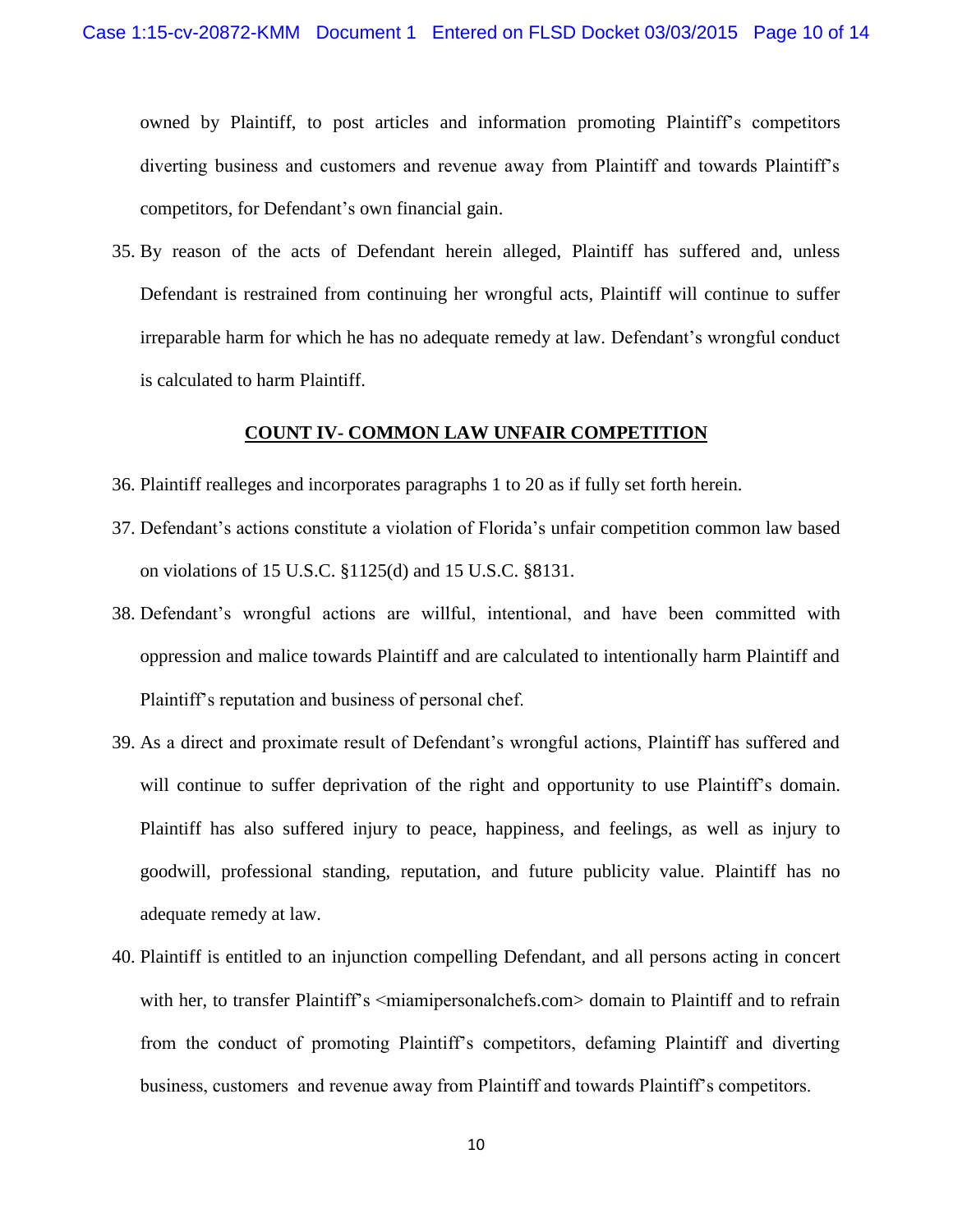41. Plaintiff is further entitled to recover from Defendant restitution damages suffered by Plaintiff as a result of Defendant's unauthorized use of Plaintiff's domain and Defendant's calculated actions and efforts to harm Plaintiff Plaintiff is further entitled to punitive damages, as well as reasonable attorneys' fees and costs. Plaintiff is presently unable to ascertain the full extent of the monetary damages or lost profits it has suffered by reason of Defendant's wrongful acts and Defendant's intentional efforts to harm Plaintiff and Plaintiff's business, reputation and ability to earn.

## **COUNT V- RELIEF IN EQUITY**

- 42. Plaintiff realleges and incorporates paragraphs 1 to 20 above, as if fully set forth herein.
- 43. Defendant's wrongful actions warrant affirmative injunctive relief based on the principals of equity. Defendant knowingly, intentionally, and willfully continues to hold the registration of Plaintiff's 
summinimum consisting of Plaintiff's "miamipersonalchefs.com" name in bad faith with oppression and malice with the intent to harm Plaintiff. Defendant has no legitimate reason for continuing to hold the registration of the subject domain and continues to hold the registration of the accused domain for the sole purpose of benefitting from ownership and potential sale of the subject domain and to inequitably deprive Plaintiff from the rightful use thereof and to refrain from the conduct of promoting Plaintiff's competitors, defaming Plaintiff and diverting business, customers and revenue away from Plaintiff and towards Plaintiff's competitors.
- 44. As a direct and proximate result of Defendant's wrongful actions, Plaintiff has suffered and will continue to suffer deprivation of the right and opportunity to use the accused domain. Plaintiff has also suffered injury to peace, happiness, and feelings, as well as injury to goodwill, professional standing, and future publicity value. Plaintiff has no adequate remedy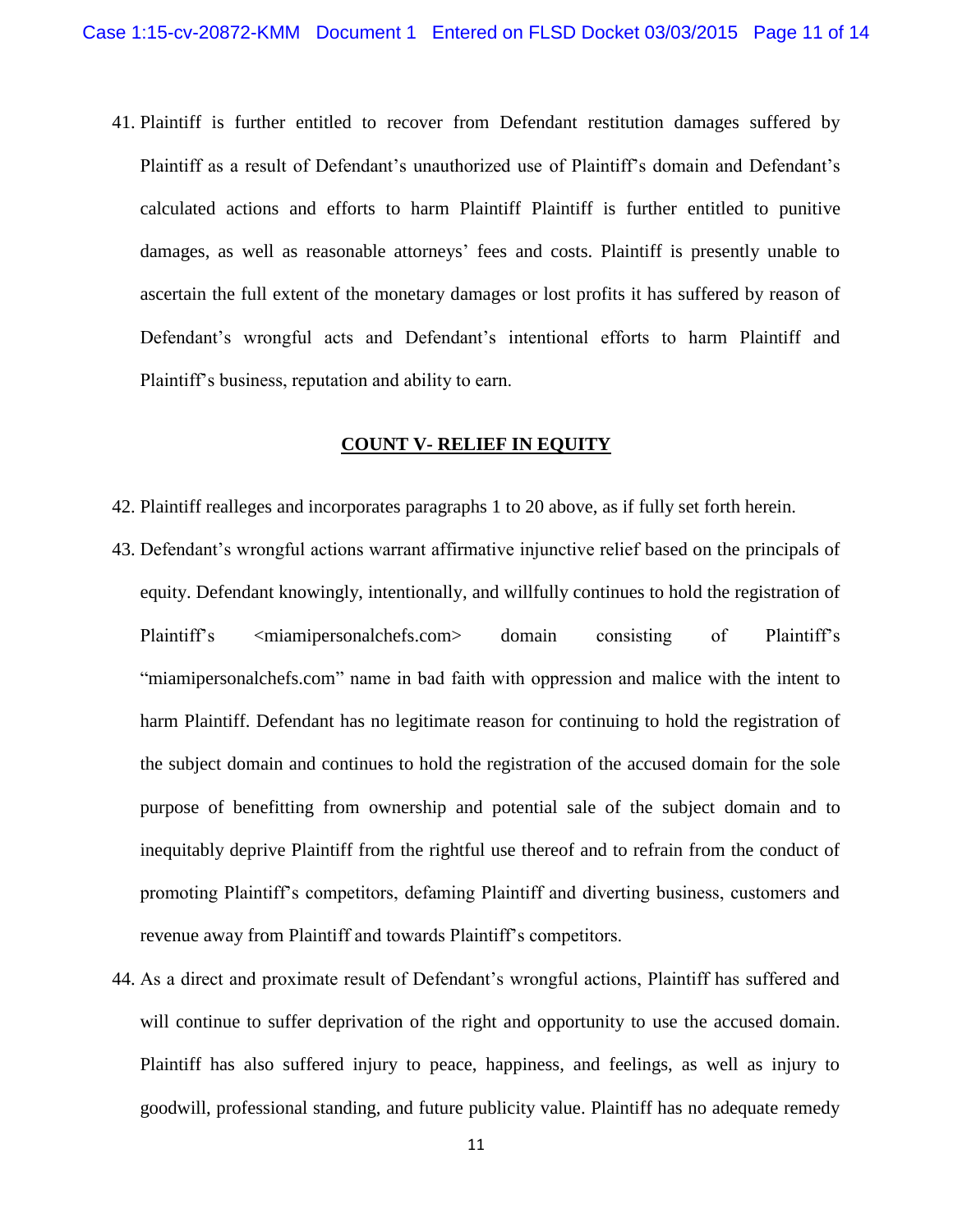at law. Plaintiff is entitled to an equitable injunction compelling Defendant, and all persons acting in concert with Defendant, to transfer the accused domain to Plaintiff and to refrain from the conduct of promoting Plaintiff's competitors, defaming Plaintiff and diverting business, customers and revenue away from Plaintiff and towards Plaintiff's competitors.

**WHEREFORE**, Plaintiff, STUART SHAW, respectfully requests that this Court enter a judgment for immediate, emergency, temporary and permanent injunctive relief and for damages as follows:

- a) Finding that Defendant has violated laws against Cyberpiracy and Cybersquatting pursuant to [15 U.S.C. §1125\(d\)](http://www.westlaw.com/Link/Document/FullText?findType=L&pubNum=1000546&cite=15USCAS1125&originatingDoc=I3f6cb830ace711e482d79600127c00b3&refType=RB&originationContext=document&vr=3.0&rs=cblt1.0&transitionType=DocumentItem&contextData=(sc.Keycite)#co_pp_5ba1000067d06) and [15 U.S.C. §8131,](http://www.westlaw.com/Link/Document/FullText?findType=L&pubNum=1000546&cite=15USCAS8131&originatingDoc=I3f6cb830ace711e482d79600127c00b3&refType=LQ&originationContext=document&vr=3.0&rs=cblt1.0&transitionType=DocumentItem&contextData=(sc.Keycite)) Plaintiff's Right to Publicity, pursuant to [Florida Statutes,](https://a.next.westlaw.com/Link/Document/FullText?findType=L&pubNum=1000006&cite=FLSTS540.08&originatingDoc=I423f22b0b0c411e49f4af9f38b3f625e&refType=LQ&originationContext=document&transitionType=DocumentItem&contextData=(sc.Keycite)) § 540.08, Common Law Unfair Competition and equitable considerations;
- b) Ordering that Defendant and its officers, agents, servants, employees and attorneys and all persons in active concert or participation with any of the foregoing, be immediately enjoined and restrained, from:
	- a. Using the "miamipersonalchefs.com" name or any word, words, symbol, symbols, phrase or term identical or confusingly similar thereto alone or prominently displayed in promotional material, advertisements, web pages, signs, or in any other way in connection with the advertising, distribution, offering for sale of products and services not emanating from or authorized by Plaintiff;
	- b. Displaying as part of any domain name, in labels, promotional material, advertisements, signs, or in any other way the "miamipersonalchefs.com" name or any word, words, symbol, symbols, phrase or term identical or confusingly similar thereto in connection with the sale of products or services;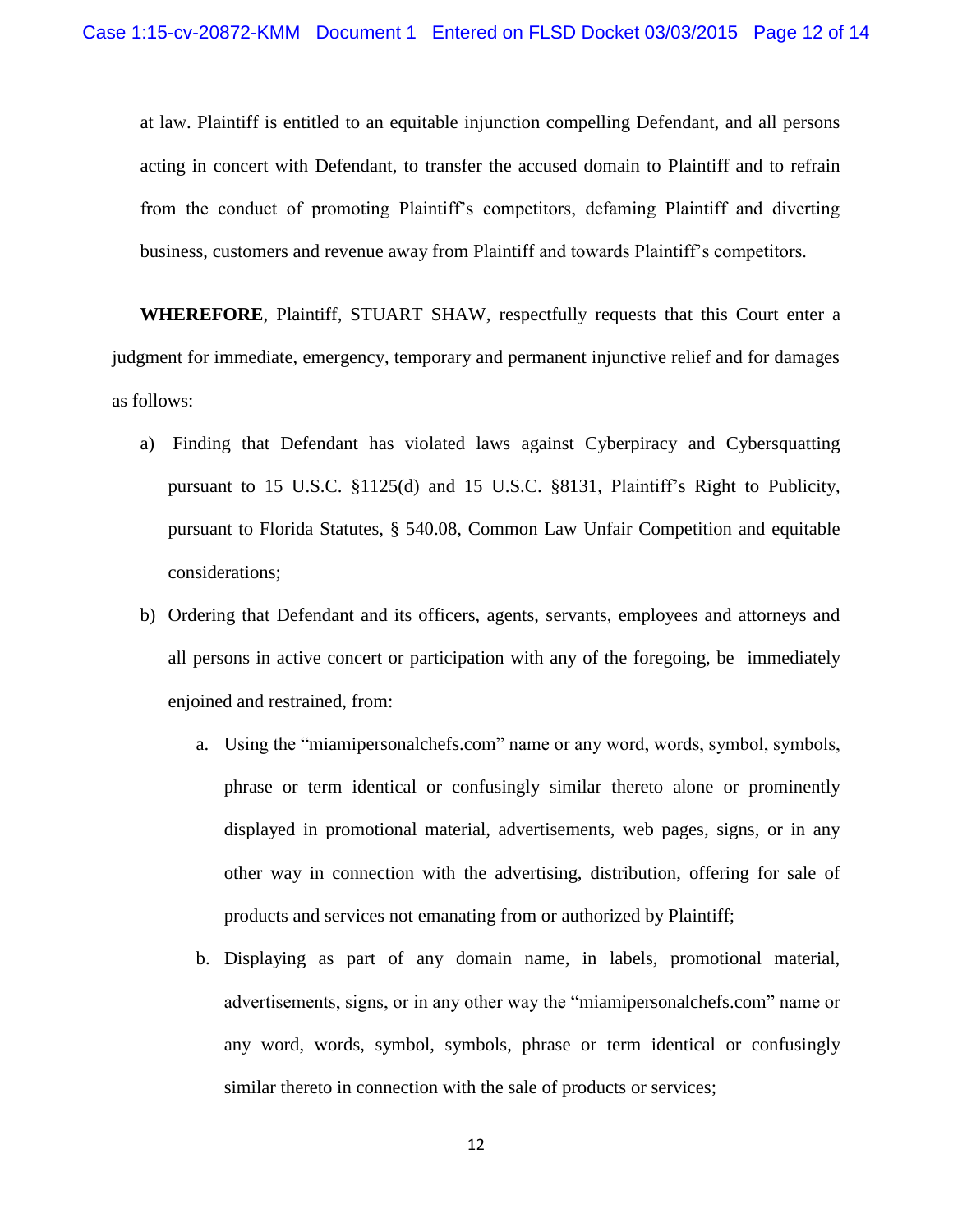- c. Cybersquatting the "miamipersonalchefs.com" name;
- d. Infringing upon the "miamipersonalchefs.com" name;
- e. Unfairly competing with Plaintiff in any manner whatsoever; and
- f. Taking actions to harm Plaintiff and Plaintiff's business including the publishing of information to promote Plaintiff's competitions or to divert business, customers and revenues away from Plaintiff and towards Plaintiff's competitors.
- c) Ordering that Defendant be directed under [15 U.S.C. §1116](http://www.westlaw.com/Link/Document/FullText?findType=L&pubNum=1000546&cite=15USCAS1116&originatingDoc=I3f6cb830ace711e482d79600127c00b3&refType=LQ&originationContext=document&vr=3.0&rs=cblt1.0&transitionType=DocumentItem&contextData=(sc.Keycite)) to file with the Court and serve upon Plaintiff within thirty (30) days after the issuance of any injunction a report in writing and under oath setting forth in detail the manner and form in which Defendants has complied with the injunction;
- d) Ordering that Defendant pays compensatory damages and statutory damages under [15](http://www.westlaw.com/Link/Document/FullText?findType=L&pubNum=1000546&cite=15USCAS1125&originatingDoc=I3f6cb830ace711e482d79600127c00b3&refType=RB&originationContext=document&vr=3.0&rs=cblt1.0&transitionType=DocumentItem&contextData=(sc.Keycite)#co_pp_5ba1000067d06)  [U.S.C. §1117\(d\),](http://www.westlaw.com/Link/Document/FullText?findType=L&pubNum=1000546&cite=15USCAS1125&originatingDoc=I3f6cb830ace711e482d79600127c00b3&refType=RB&originationContext=document&vr=3.0&rs=cblt1.0&transitionType=DocumentItem&contextData=(sc.Keycite)#co_pp_5ba1000067d06) on election by Plaintiff, in an amount of up to \$100,000.00 per domain name;
- e) Ordering that Defendant immediately transfer the control and use of "<miamipersonalchefs.com>" to Plaintiff.
- f) Ordering that Defendant account to Plaintiff for, and disgorge, all profits Defendant has derived by reason of the wrongful acts described above;
- g) Determining and ordering that Defendant pay actual damages to Plaintiff;
- h) Determining and ordering that Defendant pay punitive damages to Plaintiff;
- i) Determining and ordering that Defendant pay Plaintiff reasonable attorneys' fees, prejudgment interest, and costs of this action under 15 U.S.C. §1117, and [15 U.S.C.](http://www.westlaw.com/Link/Document/FullText?findType=L&pubNum=1000546&cite=15USCAS8131&originatingDoc=I3f6cb830ace711e482d79600127c00b3&refType=RB&originationContext=document&vr=3.0&rs=cblt1.0&transitionType=DocumentItem&contextData=(sc.Keycite)#co_pp_58730000872b1)  [§8131\(2\),](http://www.westlaw.com/Link/Document/FullText?findType=L&pubNum=1000546&cite=15USCAS8131&originatingDoc=I3f6cb830ace711e482d79600127c00b3&refType=RB&originationContext=document&vr=3.0&rs=cblt1.0&transitionType=DocumentItem&contextData=(sc.Keycite)#co_pp_58730000872b1) and other and further legal and equitable relief as is just and proper.